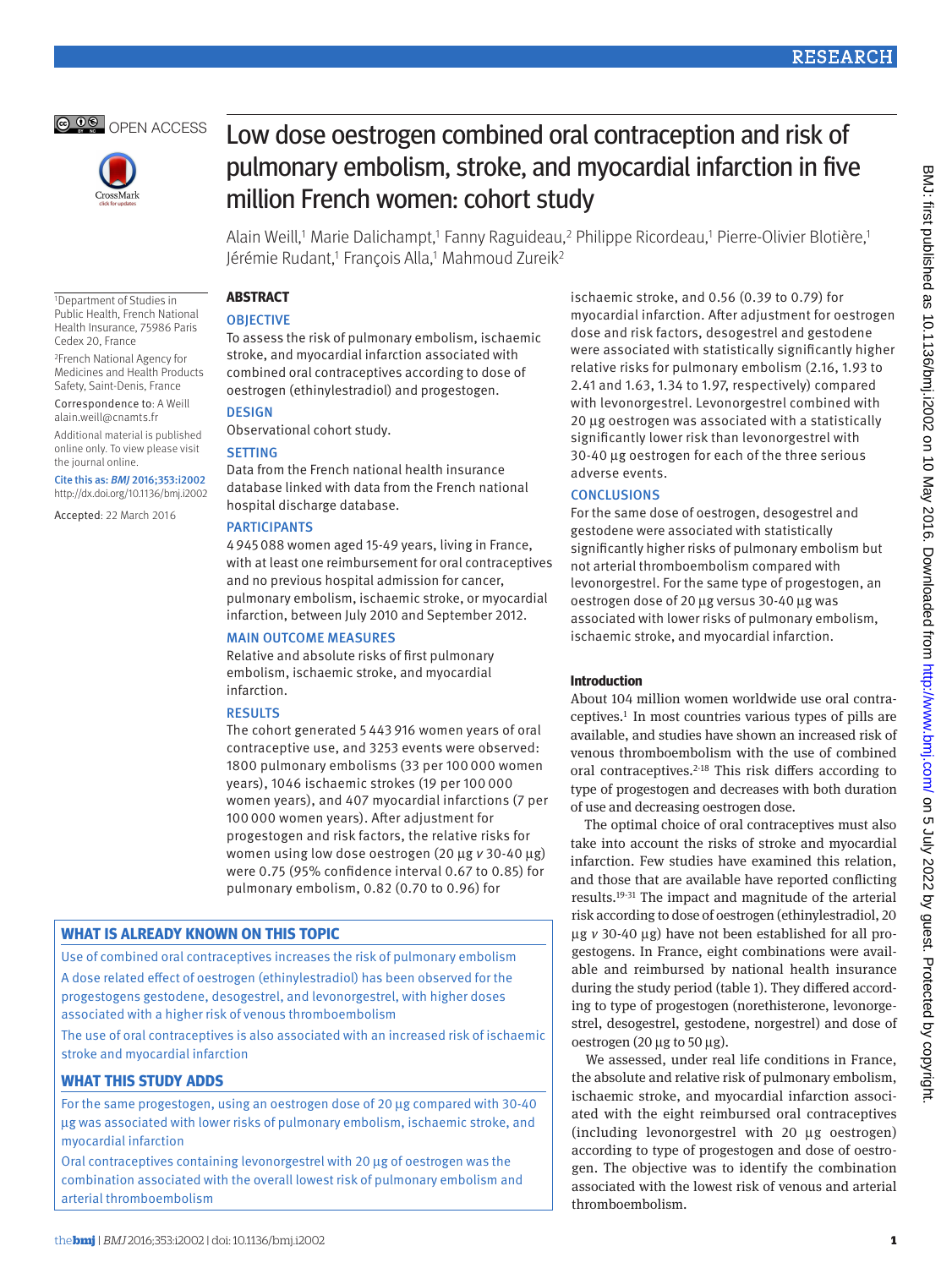#### Table 1 | List of combined oral contraceptives reimbursed by French national health insurance

| Combined oral contraceptive |                    |                                     |                           | Start of                                |
|-----------------------------|--------------------|-------------------------------------|---------------------------|-----------------------------------------|
| Progestogen type            | Oestrogen*<br>dose | <b>Generation of</b><br>progestogen | Introduction<br>to market | reimbursement<br>by health<br>insurance |
| Norethisterone              | $35 \mu$ g         | First                               | 1982                      | June 1984                               |
| Norgestrel                  | $50 \mu$ g         | Second                              | 1973                      | February 1975                           |
| Levonorgestrel              | $30 - 40$ ug       | Second                              | 1974                      | May 1976                                |
| Levonorgestrel              | $20 \mu g$         | Second                              | Apr-10                    | April 2010                              |
| Desogestrel                 | $30 \mu g$         | Third                               | 1984                      | September 2009                          |
| Desogestrel                 | $20 \mu$ g         | Third                               | 1988                      | January 2010                            |
| Gestodene                   | $30 \mu g$         | Third                               | 1988                      | November 2010                           |
| Gestodene                   | $20 \mu g$         | Third                               | 1995                      | November 2010                           |

\*Ethinylestradiol.

#### **Methods**

This study was based on an observational historical population cohort comprising all women aged 15-49 years, living in France, with at least one reimbursement for oral contraceptives between July 2010 and September 2012.

#### Data source

We identified women in the French national health insurance database (SNIIRAM) linked to the French hospital discharge database (Programme de Médicalisation des Systèmes d'Information, PMSI) by a unique anonymous number on each woman's health insurance smart card. SNIIRAM covers the entire French population (65.3 million inhabitants, including 14.8 million women of childbearing age) and contains exhaustive data on all reimbursements for health related expenditures,<sup>3233</sup> including medicinal products and outpatient medical and nursing care prescribed or performed by healthcare professionals, as well as demographic data such as age, sex, area of residence (postcode), vital status, and complementary universal health insurance (free access to healthcare for people with an annual income <50% of the poverty threshold, corresponding to 4.8 million inhabitants in France and including 1.2 million women aged 15-49 years). The medical indication for outpatient reimbursements is not available, but the patient's status for 100% reimbursement of care related to a severe and costly long term disease is recorded and coded according to ICD-10 (international classification of diseases, 10th revision). The date of disease onset is available in the database for each patient with a long term disease (for example, cancer, diabetes, ischaemic heart disease).

PMSI provides detailed medical information on all admissions to French public and private hospitals, including dates of hospital admission and hospital discharge, discharge diagnosis ICD-10 codes, and medical procedures during the hospital stay. These data are used in the French diagnosis related groups.

#### Study population and follow-up

All women aged 15 to 49 years and registered in the French national health system were eligible for inclusion. As this study was designed to assess the risk of first pulmonary embolism, stroke, or myocardial infarction, we excluded women with a history of pulmonary embolism (hospital discharge since 2006, ICD-10 codes: I26), ischaemic stroke (hospital discharge since 2006 or long term disease diagnosis, ICD-10: I63-64), myocardial infarction (hospital discharge since 2006, ICD-10: I21, I22), and cancer and neoplastic disease (hospital discharge since 2006 or long term disease diagnosis, ICD-10 codes: C00-C97 and D00-D48) before the date of study entry. Follow-up started from the first reimbursement for oral contraceptives by French national health insurance between July 2010 and September 2012, and ended at the time of the first of the following events: discontinuation of oral contraceptives, hospital discharge for pulmonary embolism or ischaemic stroke or myocardial infarction, onset of pregnancy, age 50, hospital discharge for cancer, hospital discharge after orthopaedic surgery to the leg or gynaecological surgery, death, or 30 September 2012 (see supplementary tables 1 and 2).

Pregnancies that ended before September 2012 were identified by hospital stays for birth or abortion (diagnosis and/or medical procedure) or by reimbursement of non-hospital medical abortion. We excluded women from the study at the estimated date of onset of pregnancy. To avoid attributing the well known excess risk of thromboembolism post partum to oral contraceptives use, and because the effective start of oral contraception after birth is uncertain, women with a first reimbursement for oral contraceptives occurring less than two months after delivery or abortion were entered into the cohort two months after the end of pregnancy.

#### Definition of oral contraceptive use

Data on oral contraceptive use was collected from records for reimbursement. We categorised drug use by combinations of progestogen and oestrogen (ethinylestradiol) doses. Eight combinations with 26 brand names are reimbursed in France (table 1), and oral contraceptives are dispensed by pharmacists to women for a maximum authorised period of three months. This maximum dispensing period was observed in 99.2% of cases in our cohort. To assess the specific effects of each progestogen and each oestrogen dose on outcome, we also studied the various combinations of oral contraceptives. We considered women who switched to another dose of oestrogen or switched progestogen to have changed drug group during follow-up. The period for use of oral contraceptives ranged from the date of first dispensing until the date of the next dispensing. We defined the discontinuation of treatment as more than three consecutive months without filling a prescription for oral contraceptives after the period covered by the last prescription. In this case, use of oral contraceptives ended three months after the period covered by the last prescription.

#### **Outcomes**

During follow-up we assessed hospital admissions for pulmonary embolism (ICD-10 code: I26), stroke (ICD-10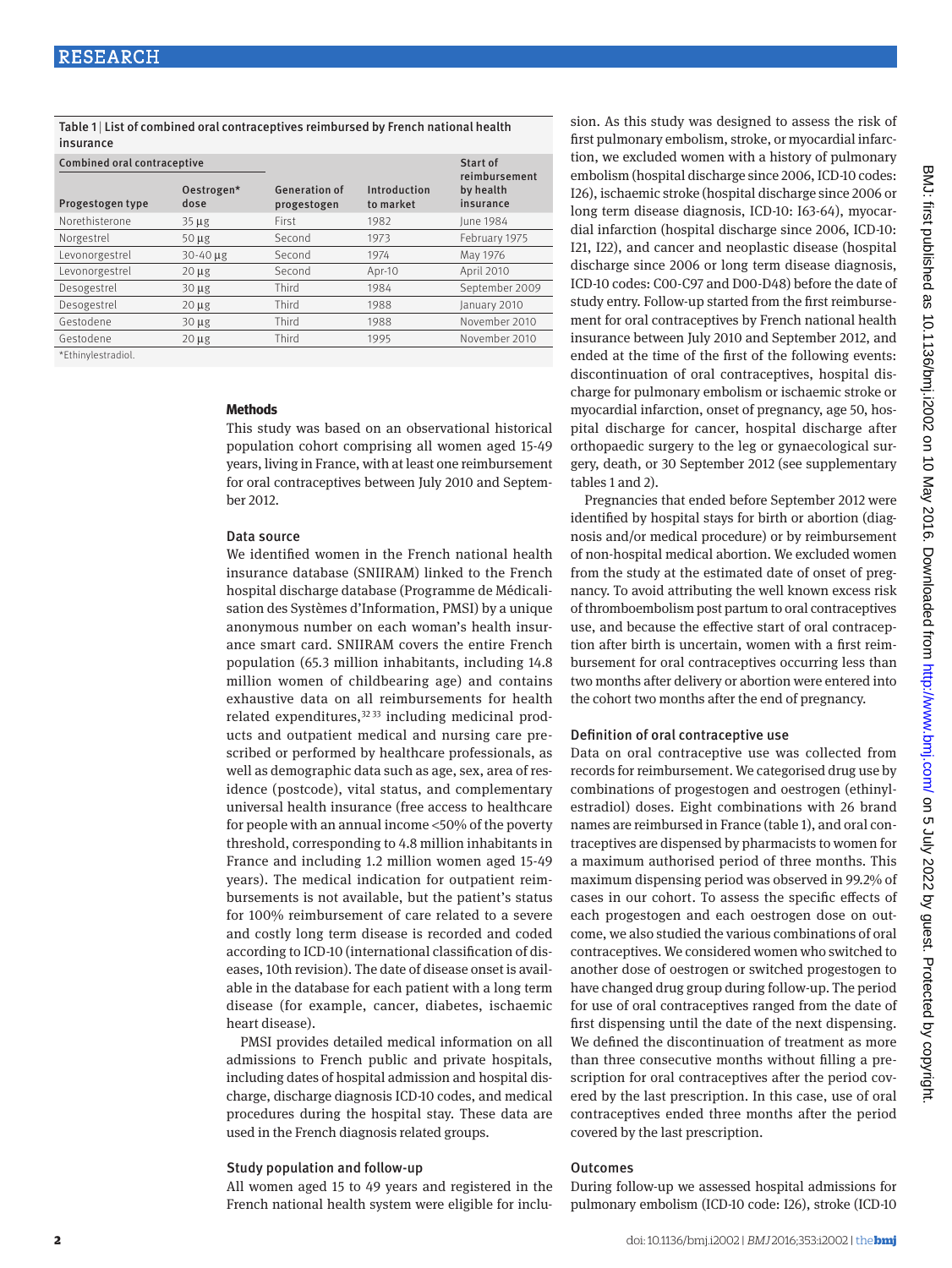codes: I63 with the exception of I63.6, I64), or myocardial infarction when initial management was specified by the medical staff (ICD-10 codes: I21.0 to 4, I21.9 plus indication of initial management). We also assessed the composite endpoint of hospital admission for pulmonary embolism, stroke, or myocardial infarction.

#### Confounding factors

In the database we identified potential baseline confounding factors known or likely to be related to cardiovascular events: age at study entry, complementary universal health insurance, deprivation index of participant's area of residence calculated from socioeconomic data for 2009,34 consultation with a gynaecologist (at least one in the previous year), hypertension treated by antihypertensive drugs, and diabetes defined by at least two prescriptions of antidiabetic drugs in the previous 12 months or long term disease for diabetes. Data on smoking status were absent from the database, but some information about medical care related to tobacco use was present: a hospital discharge diagnosis related to tobacco use since 2006 (ICD-10 codes F17, Z71.6 and Z72.0) or dispensing of nicotine replacement therapy since 2009.

Because the proportion of women with diabetes or hypertension or treated for smoking cessation was small (<2% each), we combined these three factors in a single composite indicator of "contraindication or need for precautions for use" of oral contraceptives.

#### Statistical analysis

We calculated crude and age standardised incidence rates for pulmonary embolism, stroke, and myocardial infarction per 100 000 women years for the eight progestogen and oestrogen combinations and for progestogen and oestrogen dose groups. Poisson regression was used to calculate the adjusted relative risk estimates of outcome rates with the various combined oral contraceptives. We also estimated relative risks by stratification according to oestrogen dose



Fig 1 | Flow of participants through study

(30-40 µg or 20 µg). Lack of fit and over-dispersion were assessed by Pearson and deviance statistics. Interactions with age were tested and, when statistically significant, we carried out subgroup analyses when compatible with the number of events in each drug use group. For all analyses, we considered the type of oral contraceptives most commonly prescribed (that is, 30 µg dose of oestrogen and levonorgestrel as progestogen) to be the reference group for drug use. We performed a secondary analysis in the subgroup of new users after pregnancy: postpartum women in whom pregnancy had ended less than six months (and more than two months) before study entry. Stratified analyses were performed according to consultation with a gynaecologist, complementary universal health insurance, oestrogen dose for progestogen type, and progestogen type for oestrogen dose.

We conducted several sensitivity analyses: for one we used a more specific definition of outcomes—confirmation that women who had not died 30 days after the event of interest had at least two prescriptions during the following four months (oral anticoagulant treatment after hospital admission for pulmonary embolism, antiplatelet agent after stroke, a combination of at least two drugs among antiplatelet agent, β blocking agents, statin, angiotensin converting enzyme (ACE) inhibitor, or angiotensin receptor blocker (ARB) after myocardial infarction). For the other sensitivity analyses we used censoring of drug use just after the end of the period covered by the last dispensing, one month after, and women who did not switch drugs.

We considered P values of less than 0.05 to be statically significant. Statistical analyses were performed with SAS 9.3 software (SAS Institute, Cary, NC).

#### Patient involvement

No patients were involved in setting the research question or the outcome measures, nor were they involved in developing plans for recruitment, design, or implementation of the study. No patients were asked to advise on interpretation or writing up of results. There are no plans to disseminate the results of the research to study participants or the relevant patient community, although the French National Agency for Medicines and Health Products Safety (http://ansm.sante.fr/var/ ansm\_site/storage/original/application/69261368479ccbb39b5a909842e4b4cc.pdf) and French National Health Insurance (www.ameli.fr/l-assurance-maladie/ statistiques-et-publications/etudes-en-sante-publique/ etudes-pharmaco-epidemiologiques/risques-sous-contraceptif-oral-combine.php) disseminate key findings from studies on their websites.

#### **Results**

After exclusion and censoring of data (figure 1), the study cohort comprised 4945088 women with 5443916 women years of oral contraceptive use.

The mean age of the women was 28.0 years (standard deviation 8.7 years) and almost 34% of the women used an oral contraceptive containing 20 µg oestrogen. The four oral contraceptive combinations most commonly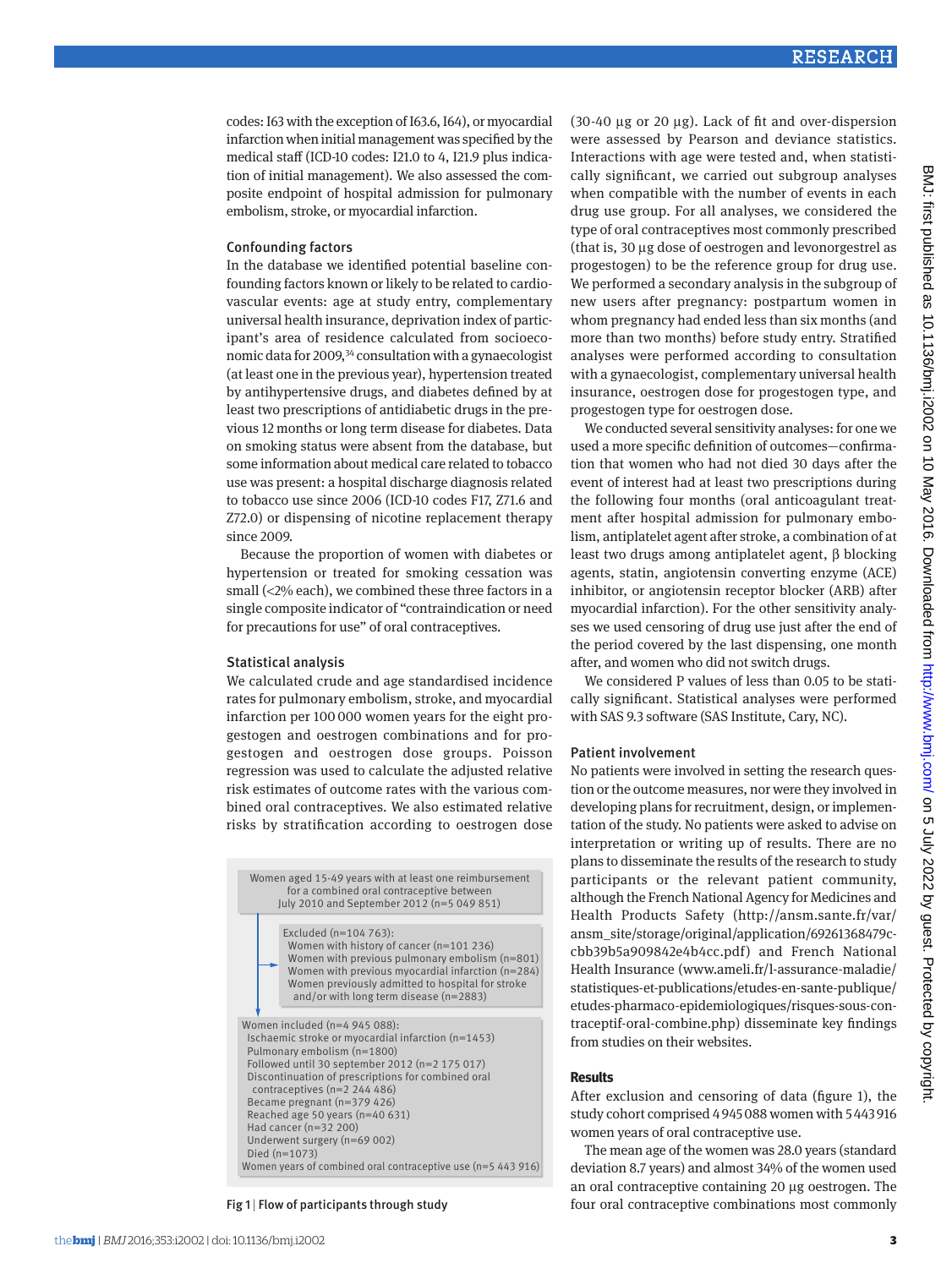used were levonorgestrel with 30-40 µg oestrogen (58.3% of women), levonorgestrel with 20 µg oestrogen (15.3%), desogestrel with 20 µg oestrogen (13.9%), and desogestrel with 30 µg oestrogen (13.2%). Specific participant characteristics were associated with each combination (table 2): younger women used levonorgestrel with 20 µg oestrogen and desogestrel with 30 µg oestrogen (mean age 25.3 and 25.7 years, respectively, with almost one third of women aged 15-19 years); women from higher socioeconomic groups used desogestrel with 20 µg oestrogen and gestodene with 20 and 30 µg oestrogen; women with a higher cardiovascular risk used levonorgestrel with 30-40 µg oestrogen, norethisterone with 35 µg oestrogen, and norgestrel with 50 µg oestrogen. Follow-up by a gynaecologist varied considerably according to the oral contraceptive used, from 33.5% (levonorgestrel with 30-40 µg oestrogen) to 61.3% (gestodene with 20 µg oestrogen). The distribution of oral contraceptives used by women post partum and the distribution of antimigraine drugs use according to oral contraceptive groups were also similar (table 2).

A total of 1800 pulmonary embolisms, 1046 ischaemic strokes, 407 myocardial infarctions, and 3253 composite events were observed during the study period. The respective absolute risk rates were 33, 19, 7, and 60 per 100000 women years of oral contraceptive use.

Women aged more than 35 years accounted for 26.1% of all oral contraceptive use and 56.7% of serious adverse events. Women with the lowest socioeconomic status presented a 1.4-fold, 1.5-fold, and 2.5-fold higher risk of pulmonary embolism, stroke, and myocardial infarction, respectively (see supplementary table 3).

After adjustment for progestogen and risk factors, the relative risks for women using low dose oestrogen (20 µg *v* 30-40 µg) were 0.75 (95% confidence interval 0.67 to 0.85) for pulmonary embolism, 0.82 (0.70 to 0.96) for ischaemic stroke, and 0.56 (0.39 to 0.79) for myocardial infarction (table 3). Using a low dose of oestrogen was inversely associated with pulmonary embolism for all three progestogens, although the association did not reach statistical significance among gestodene users (table 4). After adjustment for risk factors and oestrogen dose, desogestrel and gestodene were associated with statistically significantly higher relative risks of pulmonary embolism: 2.16 (1.93 to 2.41) and 1.63 (1.34 to 1.97), respectively, compared with levonorgestrel. Desogestrel and gestodene were also associated with a significantly higher risk for the composite endpoint of pulmonary embolism, stroke, or myocardial infarction: 1.59 (1.45 to 1.74) and 1.24 (1.06 to 1.46), respectively (table 3 ). The associations between pulmonary embolism and progestogens provided similar results across strata of oestrogen dose (table 5). The crude and standardised rates of the events of interest and the effect of adjustment on the various confounders are shown (see supplementary tables 4 to 8).

Analysis of women post partum (two months to six months after delivery) also indicated a lower risk with using the 20 µg dose of oestrogen compared with 30-40 µg for pulmonary embolism (0.65, 0.44 to 0.94) and for arterial events (ischaemic stroke or myocardial infarction) (0.36, 0.20 to 0.62). The adjusted relative risk of pulmonary embolism for desogestrel and gestodene (reference levonorgestrel) was 2.16 (1.52 to 3.03) and 1.49 (0.64 to 2.99), respectively (see supplementary table 9). Analyses stratified according to consultation with a gynaecologist and complementary universal health insurance provided similar results (see supplementary tables 10).

Several sensitivity analyses were performed. The first used a definition of endpoints confirmed by drug treatments prescribed after the event of interest (for example, anticoagulants after pulmonary embolism) (see supplementary table 11). Other sensitivity analyses used censoring of exposure just after the end of the period covered by the last dispensing and one month after (see supplementary tables 12 and 13). The analysis confined to women who did not switch drugs during follow-up was also performed (see supplementary table 14). These analyses demonstrated similar results for pulmonary embolism and arterial risk.

#### **Discussion**

In this population based cohort study, levonorgestrel with 20 µg of oestrogen was associated with a statistically significantly lower risk of pulmonary embolism, ischaemic stroke, and myocardial infarction than levonorgestrel with 30-40 µg of oestrogen. For the same type of progestogen, using an oestrogen dose of 20 µg compared with 30-40 µg was associated with a lower risk of pulmonary embolism (by 25%), ischaemic stroke (by 18%), and myocardial infarction (by 44%). Desogestrel and gestodene were associated with 2.2-fold and 1.6-fold statistically significantly higher risks of pulmonary embolism compared with levonorgestrel. In contrast, the observed arterial vascular risks did not differ according to the type of progestogen used. Levonorgestrel with 20 µg of oestrogen was globally associated with a lower risk of the composite endpoint of hospital admission for pulmonary embolism, stroke, or myocardial infarction compared with the other oral contraceptive combinations tested.

### Comparison with other studies

Most authors have observed a dose-effect relation with oestrogen, higher doses being associated with an increased risk of venous thromboembolism. Lidegaard and colleagues<sup>12</sup> showed that desogestrel or gestodene combined with 20 µg of oestrogen was associated with 23% and 17% lower relative risks of venous thromboembolism compared with the same progestogens combined with 30 µg of oestrogen. Van Hylckama and colleagues<sup>7</sup> reported a higher risk of venous thromboembolism for oral contraceptives containing 50 µg of oestrogen compared with 30 µg of oestrogen (odds ratio 1.9, 1.1 to 3.4), and no statistically significant difference for risk with oral contraceptives containing 20 µg of oestrogen (0.8, 0.5 to 1.2). A similar trend has been shown for oral contraceptives with higher doses of oestrogen (50-100 µg).35 <sup>36</sup> <sup>37</sup>

In the present study, after adjustment for the type of progestogen, we observed a statistically significant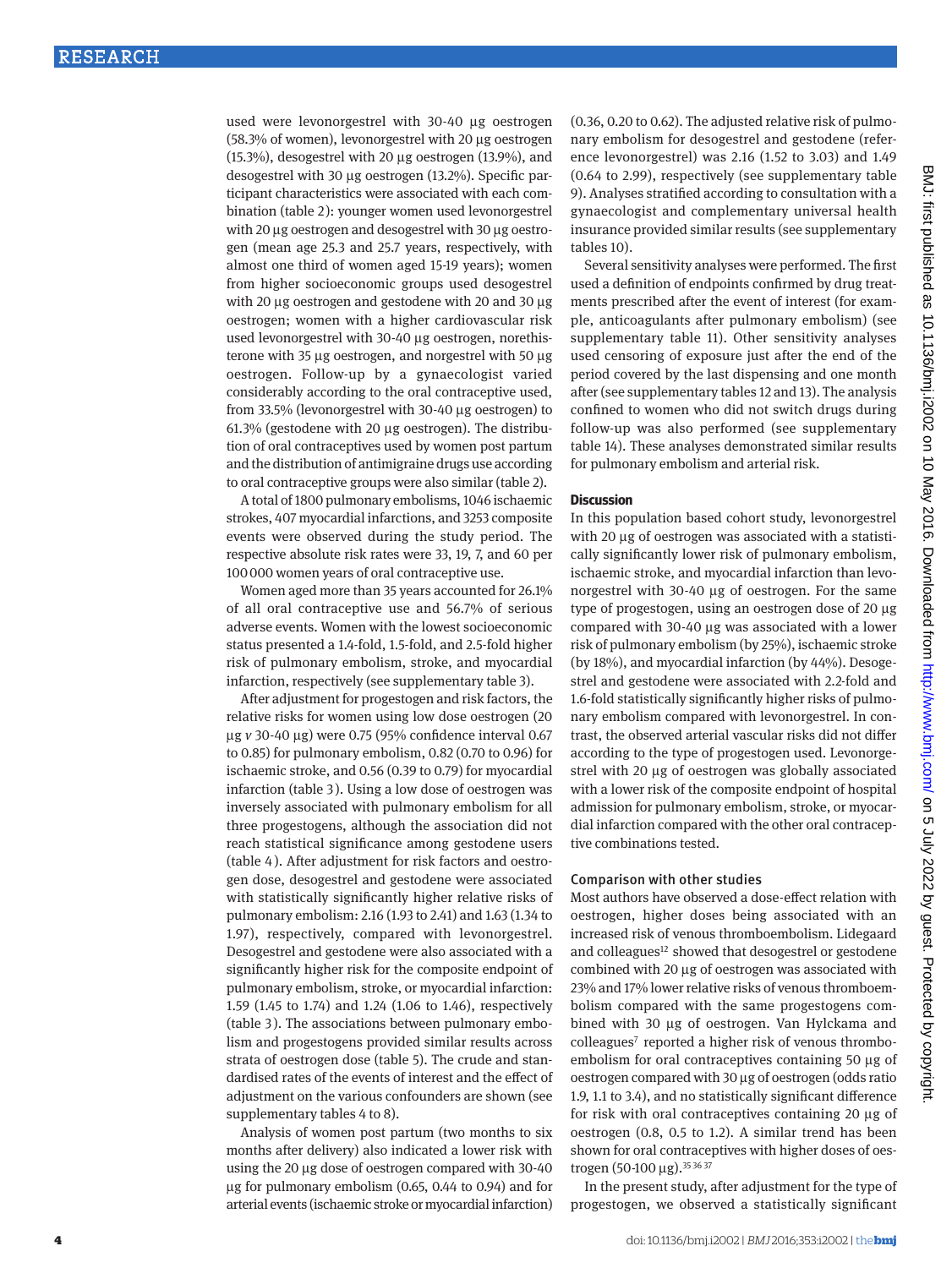| Table 2   Characteristics of women using oral contraceptives before entry to cohort. Values are numbers (percentages) unless stated otherwise |                              |                                     |               |                         |                |               |                |               |                |
|-----------------------------------------------------------------------------------------------------------------------------------------------|------------------------------|-------------------------------------|---------------|-------------------------|----------------|---------------|----------------|---------------|----------------|
|                                                                                                                                               | Progestogen type and oestrog | en* dose                            |               |                         |                |               |                |               |                |
|                                                                                                                                               |                              | Levonorgestrel                      |               |                         | Desogestrel    |               | Gestodene      |               |                |
| Characteristics                                                                                                                               | Norethisterone+35 µg         | 20 µg                               | 811 0 + - 0 5 | Norgestrel+50 µg        | $20 \mu g$     | 30 µg         | 20 µg          | 30 µg         | <b>Total</b>   |
| No of women                                                                                                                                   | 81051                        | 759868                              | 2882313       | 71172                   | 688220         | 651656        | 237788         | 164196        | 4945088        |
| Women years                                                                                                                                   | 92645                        | $\sim$<br>565763                    | 3185593       | 46966                   | 672826         | 583706        | 85209          | 111 208       | 5443916        |
| Median (interquartile range) age (years)                                                                                                      | 32 (24 to 40)                | $\frac{1}{2}$<br>23 (18             | 27 (21 to 35) | 30 <sub>(24to 38)</sub> | 27 (21 to 35)  | 24 (19 to 31) | 29 (23 to 36)  | 30 (23 to 37) | 27 (21 to 34)  |
| Mean (SD) age (years)                                                                                                                         | 32.0 (9.2)                   | û.<br>25.3 (8.                      | 28.5 (8.6)    | 30.9 (8.6)              | 28.3 (8.7)     | 25.7 (8.5)    | 30.1 (8.3)     | 30.5(8.5)     | 28.0 (8.7)     |
| Age group (years):                                                                                                                            |                              |                                     |               |                         |                |               |                |               |                |
| 15-19                                                                                                                                         | 7658 (10.4)                  | 5(32.5)<br>19130                    | 450176 (16.2) | 5406 (9.8)              | 107859 (18.4)  | 170982 (30.8) | 17908 (9.4)    | 12238 (10.7)  | 963532 (19.5)  |
| 20-24                                                                                                                                         | 12032 (16.3)                 | 130352 (22.1)                       | 652423 (23.4) | 9676 (17.5)             | 124533 (21.2)  | 126883 (22.9) | 38993 (20.6)   | 21046 (18.4)  | 1115938 (22.6) |
| 25-29                                                                                                                                         | 11372 (15.4)                 | (16.4)<br>96483                     | 550163 (19.8) | 10482 (19.0)            | 111 352 (19.0) | 89154 (16.1)  | 40476 (21.3)   | 21435 (18.7)  | 930 917 (18.8) |
| 30-34                                                                                                                                         | 10160 (13.8)                 | (12.6)<br>74283                     | 416190 (15.0) | 9899 (18.0)             | 90593 (15.5)   | 67880 (12.2)  | 35722 (18.8)   | 20943 (18.3)  | 725670 (14.7)  |
| 35-39                                                                                                                                         | 12928 (17.5)                 | $(8.7)$<br>51445                    | 335619 (12.1) | 9186 (16.7)             | 75467 (12.9)   | 51382 (9.3)   | 26541 (14.0)   | 19415 (17.0)  | 581983 (11.8)  |
| 40-44                                                                                                                                         | 12790 (17.4)                 | $(5.3)$<br>31060                    | 236797 (8.5)  | 6591 (12.0)             | 49331 (8.4)    | 31969 (5.8)   | 8124 (9.6)     | 12391 (10.8)  | 399053 (8.1)   |
| 45-49                                                                                                                                         | 6730 (9.1)                   | (2.4)<br>13933                      | 41 200 (5.1)  | 3895 (7.1)              | 27149 (4.6)    | 16092 (2.9)   | 11937 (6.3)    | 7059 (6.2)    | 227995 (4.6)   |
| Complementary universal health<br>insurancet                                                                                                  | 9944 (13.5)                  | (11.4)<br>67383                     | 402822 (14.5) | 9846 (17.9)             | 37723 (6.4)    | 62963 (11.4)  | 6084 (3.2)     | 4744 (4.1)    | 601509 (12.2)  |
| Ecological deprivation index (fifths)                                                                                                         |                              |                                     |               |                         |                |               |                |               |                |
| First fifth (least deprived)                                                                                                                  | 7030 (9.5)                   | (13.3)<br>78381                     | 295723 (10.6) | 6859 (12.4)             | 99818 (17.0)   | 79077 (14.3)  | 33163 (17.5)   | 24012 (21.0)  | 624063 (12.6)  |
| Second fifth                                                                                                                                  | 9714 (13.2)                  | (16.2)<br>95149                     | 409213 (14.7) | 7936 (14.4)             | 98016 (16.7)   | 86462 (15.6)  | 32772 (17.3)   | 19468 (17.0)  | 758730 (15.3)  |
| Third fifth                                                                                                                                   | 10952 (14.9)                 | (15.9)<br>93373                     | 443178 (15.9) | 8637 (15.7)             | 89544 (15.3)   | 85363 (15.4)  | 29206 (15.4)   | (451 (14.4)   | 776704 (15.7)  |
| Fourth fifth                                                                                                                                  | 12440 (16.9)                 | (15.6)<br>91752                     | 496400 (17.8) | 9590 (17.4)             | 83676 (14.3)   | 84636 (15.3)  | 27667 (14.6)   | 15250 (13.3)  | 821411 (16.6)  |
| Fifth fifth (most deprived)                                                                                                                   | 15119 (20.5)                 | (15.5)<br>91064                     | 584337 (21.0) | 12117 (22.0)            | 80075 (13.7)   | 89704 (16.2)  | 23162 (12.2)   | 13616 (11.9)  | 909194 (18.4)  |
| Missing data                                                                                                                                  | 18415 (25.0)                 | 139142 (23.6)                       | 553717 (19.9) | 9996 (18.1)             | 135155 (23.1)  | 129100 (23.3) | 43731 (23.1)   | 25730 (22.5)  | 1054986 (21.3) |
| Medical history:                                                                                                                              |                              |                                     |               |                         |                |               |                |               |                |
| Diabetes                                                                                                                                      | 605 (0.8)                    | (0.5)<br>3203                       | 20672 (0.7)   | 674 (1.2)               | 3102 (0.5)     | 2691 (0.5)    | 937 (0.5)      | 503 (0.4)     | 32387 (0.7)    |
| Hypertensive agents                                                                                                                           | 2211 (3.0)                   | (0.3)<br>1954 (                     | 47204 (1.7)   | 1139(2.1)               | 6199 (1.1)     | 4538 (0.8)    | 55 (0.0)       | 25 (0.0)      | 63325 (1.3)    |
| Smoking cessation treatment                                                                                                                   | 1982 (2.7)                   | (2.4)<br>13954                      | 88548 (3.2)   | 2545 (4.6)              | 13080 (2.2)    | 12870(2.3)    | 4217 (2.2)     | 2348 (2.1)    | 139544 (2.8)   |
| Diabetes and/or antihypertension and/or<br>smoking cessation treatment                                                                        | 4582 (6.2)                   | (3.2)<br>18797                      | 151064 (5.4)  | 4187 (7.6)              | 21886 (3.7)    | 19663 (3.5)   | 5181 (2.7)     | 2856 (2.5)    | 228216 (4.6)   |
| Antimigraine drugs                                                                                                                            | 1982 (2.7)                   | $\widehat{\mathfrak{g}}$<br>8651 (1 | 53151 (1.9)   | 1514(2.7)               | 11 304 (1.9)   | 9634 (1.7)    | 4136 (2.2)     | 2253 (2.0)    | 92625 (1.9)    |
| Private gynaecologist                                                                                                                         | 24000 (32.6)                 | 295 002 (50.1)                      | 932674 (33.5) | 27969 (50.7)            | 359579 (61.3)  | 274715 (49.6) | 100 325 (52.9) | 70150 (61.3)  | 2084414 (42.2) |
| Post-partum period                                                                                                                            | 5898 (8.0)                   | (15.1)<br>88917                     | 321358 (11.5) | 11048 (20.0)            | 62088 (10.6)   | 58373 (10.5)  | 16185 (8.5)    | 10997 (9.6)   | 574864 (11.6)  |
| tFree access to healthcare for people with an annual income <50% of poverty threshold.<br>*Ethinylestradiol.                                  |                              |                                     |               |                         |                |               |                |               |                |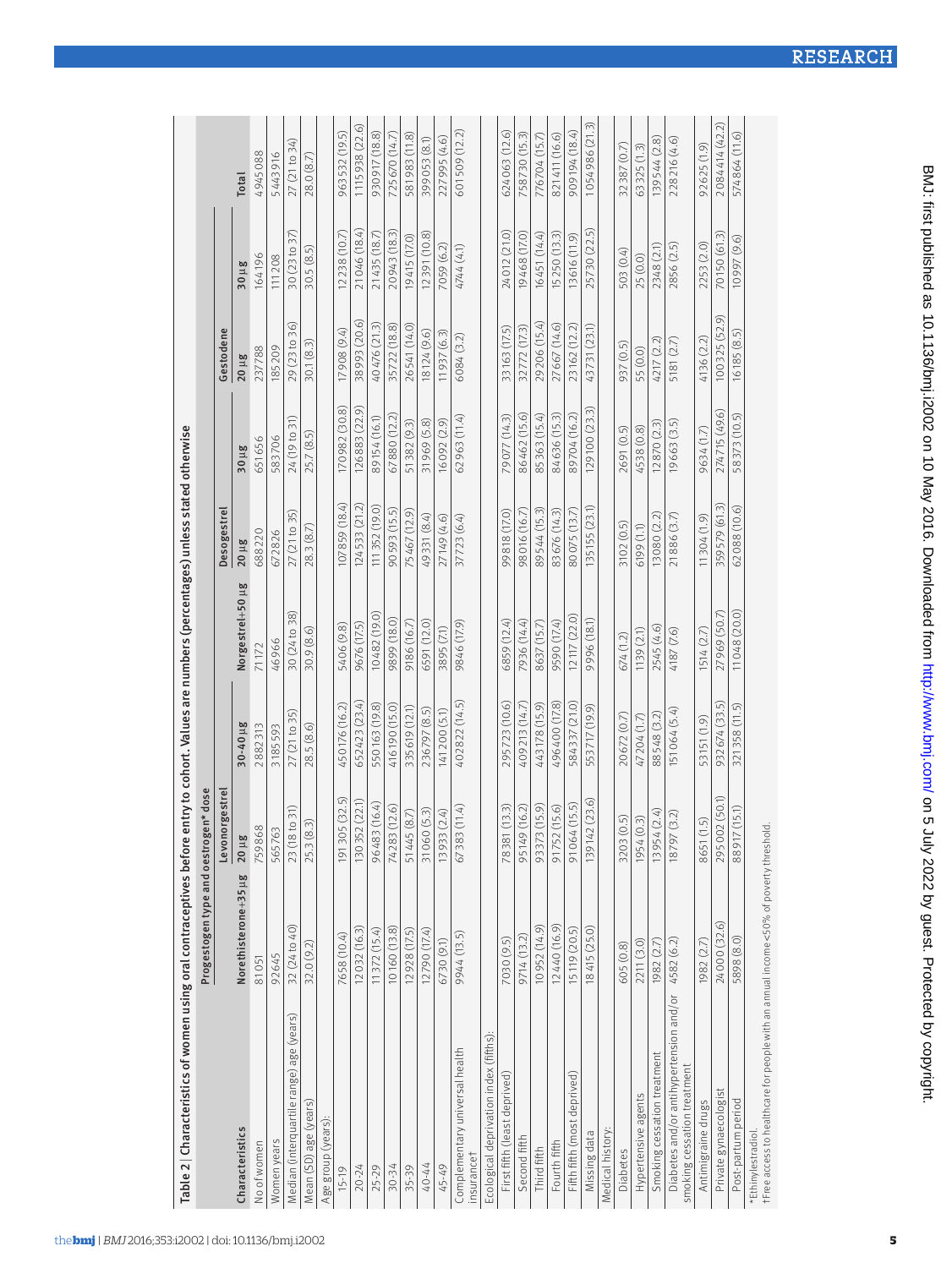| incidence<br>Crude<br>$rate*$<br>151.2<br>48.5<br>56.6<br>62.6<br>28.6<br>68.0<br>65.5<br>63.3<br>55.6<br>62.7<br>61.6<br>67.4<br>60.1<br>events*<br>No of<br>2,433<br>2,123<br>1,961<br>823<br>426<br>691<br>178<br>162<br>103<br>597<br>58<br>75<br>$\overline{\mathcal{N}}$<br>0.28(0.09 to 0.66)<br>Adjusted relative<br>0.49(0.22 to 0.94)<br>0.97(0.54 to 1.60)<br>0.56(0.39 to 0.79)<br>1.01, (0.73 to 1.39)<br>0.71(0.48 to 1.02)<br>0.28(0.13 to 0.53)<br>2.50 (1.45 to 3.99)<br>0.45(0.14 to 1.05)<br>0.75(0.48 to 1.12)<br>riskt (95% CI)<br>incidence<br>Crude<br>$rate*$<br>34.1<br>15.1<br>8.6<br>4.8<br>3.9<br>2.2<br>3.6<br>8.4<br>4.4<br>9.6<br>1.4<br>2.7<br>$\overline{31}$<br>events*<br>No of<br>306<br>333<br>314<br>44<br>$\frac{8}{1}$<br>32<br>23<br>55<br>$\overline{14}$<br>$\infty$<br>$\infty$<br>4<br>4<br>0.68(0.53 to 0.86)<br>0.80 (0.64 to 0.99)<br>Adjusted relative<br>$0.82$ (0.70 to 0.96)<br>0.72(0.50 to 0.99)<br>0.88(0.73 to 1.06)<br>1.04 (0.71 to 1.46)<br>0.96(0.74 to 1.23)<br>0.85(0.58 to 1.19)<br>0.96(0.82 to 1.12)<br>2.13 (1.50 to 2.94)<br>riskt (95% Cl)<br>incidence<br>Crude<br>$rate*$<br>20.6<br>22.5<br>13.6<br>20.3<br>59.6<br>14.2<br>16.2<br>12.0<br>27.0<br>17.9<br>22.1<br>15.1<br>9.9<br>events*<br>No of<br>800<br>109<br>705<br>193<br>179<br>761<br>53<br>25<br>56<br>28<br>20<br>28<br>25<br>incidence Adjusted relative<br>0.73(0.60 to 0.89)<br>0.56(0.35 to 0.83)<br>0.75(0.67 to 0.85)<br>2.34)<br>1.34 (1.06 to 1.67)<br>2.41)<br>(1.82)<br>2.47)<br>(55)<br>(1.87)<br>$\widehat{c}$<br>2.16 (1.93 to<br>1.63 (1.34 to<br>1.66 (1.14 to<br>1.60 (1.41 to<br>2.18 (1.93 to<br>1.43 (1.07 to<br>riskt (95%<br>Crude<br>$rate*$<br>46.9<br>33.5<br>42.4<br>38.3<br>20.5<br>31.9<br>39.5<br>29.8<br>41.4<br>27.9<br>57.5<br>17.3<br>52.1<br>events*<br>No of women No of<br>1.300<br>1,048<br>454<br>589<br>950<br>285<br>304<br>117<br>46<br>$\frac{8}{2}$<br>$\frac{1}{2}$<br>27<br>$\overline{\mathbf{r}}$<br>3880507<br>3751356<br>3185593<br>1423797<br>1256531<br>583706<br>296416<br>672825<br>185208<br>565763<br>111 207<br>46966<br>92645<br>years<br>Levonorgestrel 30/40<br>Oral contraceptive type:<br>Levonorgestrel 20<br>Norethisterone 35<br>Progestogen type:<br>Oestrogen#dose:<br>Desogestrel 20<br>Desogestrel 30<br><b>evonorgestrel</b><br>Gestodene 30<br>Gestodene 20<br>Norgestrel 50<br>Desogestrel<br>Gestodene<br>811 0 <sub>7</sub> -05<br>Variables<br>$20 \mu g$ |  | Pulmonary embolism |  | Ischaemic stroke |  | Myocardial infarction | Composite event |                                     |
|------------------------------------------------------------------------------------------------------------------------------------------------------------------------------------------------------------------------------------------------------------------------------------------------------------------------------------------------------------------------------------------------------------------------------------------------------------------------------------------------------------------------------------------------------------------------------------------------------------------------------------------------------------------------------------------------------------------------------------------------------------------------------------------------------------------------------------------------------------------------------------------------------------------------------------------------------------------------------------------------------------------------------------------------------------------------------------------------------------------------------------------------------------------------------------------------------------------------------------------------------------------------------------------------------------------------------------------------------------------------------------------------------------------------------------------------------------------------------------------------------------------------------------------------------------------------------------------------------------------------------------------------------------------------------------------------------------------------------------------------------------------------------------------------------------------------------------------------------------------------------------------------------------------------------------------------------------------------------------------------------------------------------------------------------------------------------------------------------------------------------------------------------------------------------------------------------------------------------------------------------------------------------------------------------------------------------------------------------------------------------------------------------------------------------------------------------------------------|--|--------------------|--|------------------|--|-----------------------|-----------------|-------------------------------------|
|                                                                                                                                                                                                                                                                                                                                                                                                                                                                                                                                                                                                                                                                                                                                                                                                                                                                                                                                                                                                                                                                                                                                                                                                                                                                                                                                                                                                                                                                                                                                                                                                                                                                                                                                                                                                                                                                                                                                                                                                                                                                                                                                                                                                                                                                                                                                                                                                                                                                        |  |                    |  |                  |  |                       |                 | Adjusted relative<br>riskt (95% Cl) |
|                                                                                                                                                                                                                                                                                                                                                                                                                                                                                                                                                                                                                                                                                                                                                                                                                                                                                                                                                                                                                                                                                                                                                                                                                                                                                                                                                                                                                                                                                                                                                                                                                                                                                                                                                                                                                                                                                                                                                                                                                                                                                                                                                                                                                                                                                                                                                                                                                                                                        |  |                    |  |                  |  |                       |                 |                                     |
|                                                                                                                                                                                                                                                                                                                                                                                                                                                                                                                                                                                                                                                                                                                                                                                                                                                                                                                                                                                                                                                                                                                                                                                                                                                                                                                                                                                                                                                                                                                                                                                                                                                                                                                                                                                                                                                                                                                                                                                                                                                                                                                                                                                                                                                                                                                                                                                                                                                                        |  |                    |  |                  |  |                       |                 | 0.74(0.67 to 0.82)                  |
|                                                                                                                                                                                                                                                                                                                                                                                                                                                                                                                                                                                                                                                                                                                                                                                                                                                                                                                                                                                                                                                                                                                                                                                                                                                                                                                                                                                                                                                                                                                                                                                                                                                                                                                                                                                                                                                                                                                                                                                                                                                                                                                                                                                                                                                                                                                                                                                                                                                                        |  |                    |  |                  |  |                       |                 |                                     |
|                                                                                                                                                                                                                                                                                                                                                                                                                                                                                                                                                                                                                                                                                                                                                                                                                                                                                                                                                                                                                                                                                                                                                                                                                                                                                                                                                                                                                                                                                                                                                                                                                                                                                                                                                                                                                                                                                                                                                                                                                                                                                                                                                                                                                                                                                                                                                                                                                                                                        |  |                    |  |                  |  |                       |                 |                                     |
|                                                                                                                                                                                                                                                                                                                                                                                                                                                                                                                                                                                                                                                                                                                                                                                                                                                                                                                                                                                                                                                                                                                                                                                                                                                                                                                                                                                                                                                                                                                                                                                                                                                                                                                                                                                                                                                                                                                                                                                                                                                                                                                                                                                                                                                                                                                                                                                                                                                                        |  |                    |  |                  |  |                       |                 |                                     |
|                                                                                                                                                                                                                                                                                                                                                                                                                                                                                                                                                                                                                                                                                                                                                                                                                                                                                                                                                                                                                                                                                                                                                                                                                                                                                                                                                                                                                                                                                                                                                                                                                                                                                                                                                                                                                                                                                                                                                                                                                                                                                                                                                                                                                                                                                                                                                                                                                                                                        |  |                    |  |                  |  |                       |                 | 1.59 (1.45 to 1.74)                 |
|                                                                                                                                                                                                                                                                                                                                                                                                                                                                                                                                                                                                                                                                                                                                                                                                                                                                                                                                                                                                                                                                                                                                                                                                                                                                                                                                                                                                                                                                                                                                                                                                                                                                                                                                                                                                                                                                                                                                                                                                                                                                                                                                                                                                                                                                                                                                                                                                                                                                        |  |                    |  |                  |  |                       |                 | 1.24 (1.06 to 1.46)                 |
|                                                                                                                                                                                                                                                                                                                                                                                                                                                                                                                                                                                                                                                                                                                                                                                                                                                                                                                                                                                                                                                                                                                                                                                                                                                                                                                                                                                                                                                                                                                                                                                                                                                                                                                                                                                                                                                                                                                                                                                                                                                                                                                                                                                                                                                                                                                                                                                                                                                                        |  |                    |  |                  |  |                       |                 |                                     |
|                                                                                                                                                                                                                                                                                                                                                                                                                                                                                                                                                                                                                                                                                                                                                                                                                                                                                                                                                                                                                                                                                                                                                                                                                                                                                                                                                                                                                                                                                                                                                                                                                                                                                                                                                                                                                                                                                                                                                                                                                                                                                                                                                                                                                                                                                                                                                                                                                                                                        |  |                    |  |                  |  |                       |                 | 0.75(0.58 to 0.96)                  |
|                                                                                                                                                                                                                                                                                                                                                                                                                                                                                                                                                                                                                                                                                                                                                                                                                                                                                                                                                                                                                                                                                                                                                                                                                                                                                                                                                                                                                                                                                                                                                                                                                                                                                                                                                                                                                                                                                                                                                                                                                                                                                                                                                                                                                                                                                                                                                                                                                                                                        |  |                    |  |                  |  |                       |                 | 0.65(0.55 to 0.76)                  |
|                                                                                                                                                                                                                                                                                                                                                                                                                                                                                                                                                                                                                                                                                                                                                                                                                                                                                                                                                                                                                                                                                                                                                                                                                                                                                                                                                                                                                                                                                                                                                                                                                                                                                                                                                                                                                                                                                                                                                                                                                                                                                                                                                                                                                                                                                                                                                                                                                                                                        |  |                    |  |                  |  |                       |                 |                                     |
|                                                                                                                                                                                                                                                                                                                                                                                                                                                                                                                                                                                                                                                                                                                                                                                                                                                                                                                                                                                                                                                                                                                                                                                                                                                                                                                                                                                                                                                                                                                                                                                                                                                                                                                                                                                                                                                                                                                                                                                                                                                                                                                                                                                                                                                                                                                                                                                                                                                                        |  |                    |  |                  |  |                       |                 | 2.00 (1.57 to 2.51)                 |
|                                                                                                                                                                                                                                                                                                                                                                                                                                                                                                                                                                                                                                                                                                                                                                                                                                                                                                                                                                                                                                                                                                                                                                                                                                                                                                                                                                                                                                                                                                                                                                                                                                                                                                                                                                                                                                                                                                                                                                                                                                                                                                                                                                                                                                                                                                                                                                                                                                                                        |  |                    |  |                  |  |                       |                 | 1.22(1.10 to 1.35)                  |
|                                                                                                                                                                                                                                                                                                                                                                                                                                                                                                                                                                                                                                                                                                                                                                                                                                                                                                                                                                                                                                                                                                                                                                                                                                                                                                                                                                                                                                                                                                                                                                                                                                                                                                                                                                                                                                                                                                                                                                                                                                                                                                                                                                                                                                                                                                                                                                                                                                                                        |  |                    |  |                  |  |                       |                 | 1.52 (1.36 to 1.69)                 |
|                                                                                                                                                                                                                                                                                                                                                                                                                                                                                                                                                                                                                                                                                                                                                                                                                                                                                                                                                                                                                                                                                                                                                                                                                                                                                                                                                                                                                                                                                                                                                                                                                                                                                                                                                                                                                                                                                                                                                                                                                                                                                                                                                                                                                                                                                                                                                                                                                                                                        |  |                    |  |                  |  |                       |                 | 0.97(0.79 to 1.17)                  |
|                                                                                                                                                                                                                                                                                                                                                                                                                                                                                                                                                                                                                                                                                                                                                                                                                                                                                                                                                                                                                                                                                                                                                                                                                                                                                                                                                                                                                                                                                                                                                                                                                                                                                                                                                                                                                                                                                                                                                                                                                                                                                                                                                                                                                                                                                                                                                                                                                                                                        |  |                    |  |                  |  |                       |                 | 1.15(0.91 to 1.43)                  |

reduction in the risk of pulmonary embolism by about 25% with the 20 µg dose compared with 30-40 µg dose. A similar tendency was found for risk of venous throm boembolism with desogestrel and gestodene, but not with levonorgestrel. $15$  Finally, the analysis by Lidegaard and colleagues<sup>31</sup> showed that oral contraceptives with 20  $\mu$ g, 30-40  $\mu$ g, and 50  $\mu$ g of oestrogen were associated with relative risks of myocardial infarction of 1.40 (95% confidence interval 1.07 to 1.81), 1.88 (1.66 to 2.13), and 3.73 (2.78 to 5.00), respectively (P <0.001 for trend). We also observed a statistically significantly lower risk for the 20 μg dose compared with 30-40 μg doses (adjusted relative risk 0.56, 95% confidence interval 0.39 to 0.79), in line with the results reported previously.31

Similarly, the relative risk of pulmonary embolism was 2.16 (1.93 to 2.41) for desogestrel and 1.63 (1.34 to 1.97) for gestodene compared with levonorgestrel. These relative risks were similar to those reported for risk of venous thromboembolism by Lidegaard and colleagues (2.2, 1.7 to 2.3 and 2.1, 1.6 to 2.8)<sup>12</sup>; by van Hylckama and colleagues (2.0, 1.4 to 2.8 and 1.6, 1.0 to  $2.4$ <sup>7</sup>; in the meta-analysis by Stegeman and colleagues (1.8, 1.4 to 2.2 and 1.5, 1.2 to 2.0)<sup>15</sup>; and by Vinogradova and colleagues<sup>18</sup> (1.8, 1.5 to 2.1 and 1.5, 1.2 to 1.9).

The effect of age on the events of interest in this study is in line with those reported in the literature, supporting the validity of our reported results. For example, the 3.6-fold increased risk of venous throm boembolism with age (45-49 years *v* 15-19 years) calcu lated in by Lidegaard and colleagues 8 was close to the risk of pulmonary embolism calculated in our study (4.1-fold). Similarly, the risks of ischaemic stroke and myocardial infarction with age (45-49 years *v* 15-19 years) were the same in the two studies: 20 and 100, according to Lidegaard and colleagues $31$  and 21 and 106 in our study.

# Strengths and limitations of this study

These results were shown with a high statistical power based on 5.4 million women years of combined oral contraceptive use, allowing us to observe more than 3200 serious events (pulmonary embolism, ischaemic stroke, or myocardial infarction) in this study. How ever, the number of events was low for some sub groups, particularly the number of myocardial infarctions among women treated with gestodene and levonorgestrel with 20 µg of oestrogen. These results therefore need to be interpreted cautiously, and further studies are necessary to confirm the present results. The follow-up period was also relatively short (maxi mum of two years and three months), which limits the bias associated with changing diagnostic procedures and health system management of the three events of interest, and eliminated the potential time trend bias. However, certain diseases may take longer to manifest, particularly ischaemic stroke and myocardial infarc tion. The availability of levonorgestrel with 20 µg of oestrogen on the French market in April 2010, with more than 650000 women years in our cohort, allowed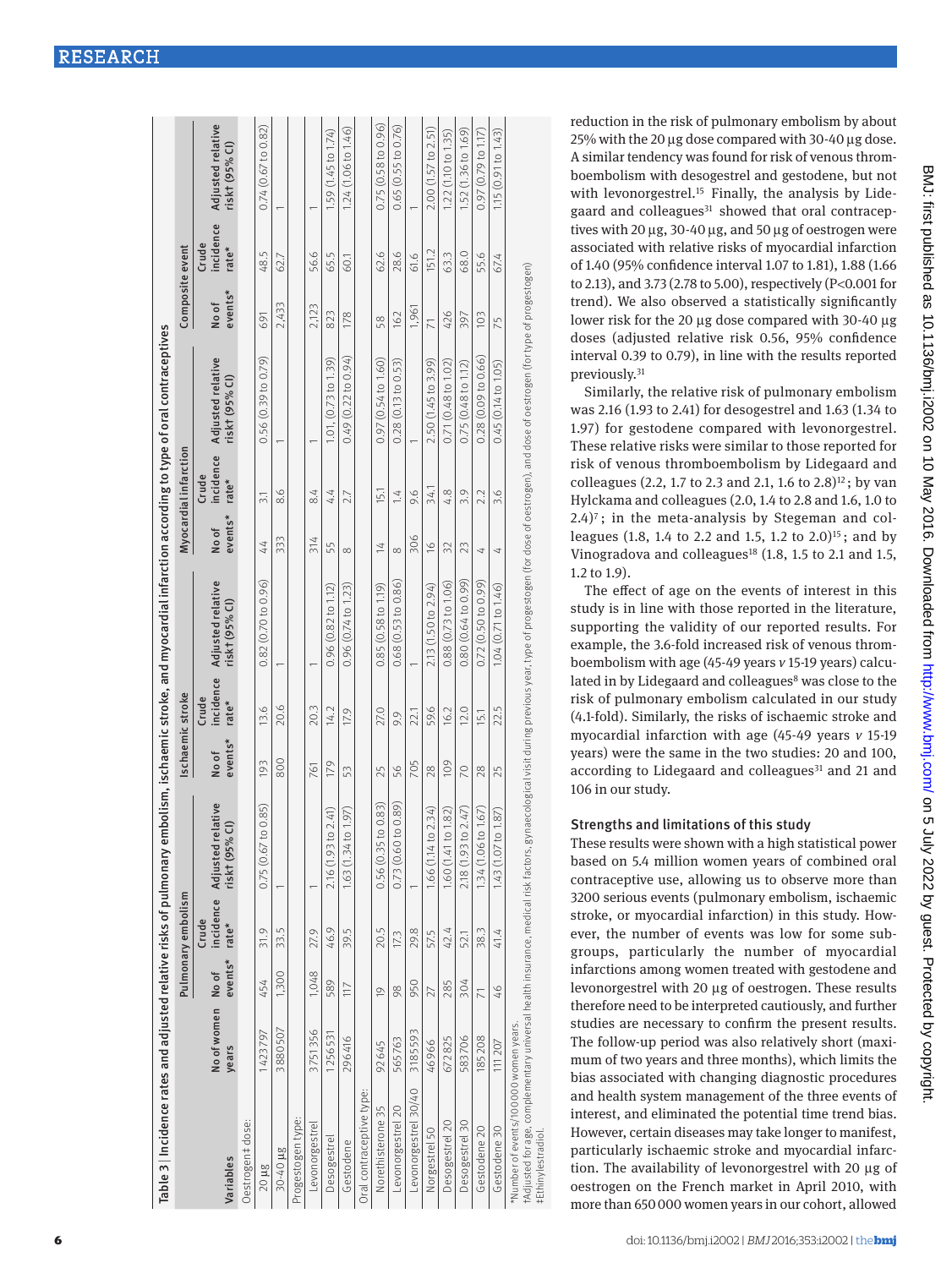### Table 4 | Adjusted relative risks of pulmonary embolism according to oestrogen dose stratified by type of progestogen

|                | Oestrogen* 20 µg |                                                                    | Oestrogen* 30-40 µg |                                            |
|----------------|------------------|--------------------------------------------------------------------|---------------------|--------------------------------------------|
| Progestogen    | No of events     | <b>Adjusted relative</b><br>riskt (95% CI)                         | No of events        | <b>Adjusted relative</b><br>risk† (95% CI) |
| Levonorgestrel | 98               | $0.74$ $(0.59$ to $0.91)$                                          | 950                 |                                            |
| Desogestrel    | 285              | 0.75(0.63 to 0.88)                                                 | 304                 |                                            |
| Gestodene      | 71               | 0.94 (0.68 to 1.29)                                                | 46                  |                                            |
|                |                  | No significant interaction between progestogen and oestrogen dose. |                     |                                            |

\*Ethinylestradiol.

†Adjusted for age, complementary universal health insurance, medical risk factors, and gynaecological visit during previous year.

> us to calculate arterial and venous thromboembolic risk under real conditions of use. A possible indication bias was limited by adopting September 2012 as the end date for inclusion in the study, owing to the publication of a practice guideline for doctors in October and November 2012.38

> This study was based on two databases (SNIIRAM and PMSI) with completely independent data collection. The search for a possible increased risk of hospital admission among women reimbursed for oral contraceptives was therefore performed by using both health insurance reimbursement data related to pharmacy purchases of oral contraceptives and inhospital diagnoses.

> Information on reimbursement of medicinal products is exhaustively collected on a regular basis by entering the specific bar code for each medicinal product reimbursed. Patients are identified by their personal smart card, and daily teletransmission by pharmacists to the French national health insurance network avoided the recall or recording bias often associated with retrospective case-control studies.

> Data on hospital stay is systematically recorded in PMSI (French hospital discharge database), as each hospital doctor in France is required to complete this information after a patient is admitted to hospital.<sup>39</sup> Doctors specialised in these hospital codes collect, validate, and transmit all structured and coded medical information from the hospital to paying and controlling bodies. PMSI is used to determine the cost of each hospital stay. Retrospective linking between the two databases, based on independent data collection, therefore theoretically excludes the possibility of a differential observation bias on hospital management diagnoses of pulmonary embolism or arterial thromboembolic events according to outpatient prescribed and dispensed use of oral contraceptives. Validation of cases is essential in this type of observational study.

A validation study of cases of pulmonary embolism in 25 French hospitals found that the sensitivity of the ICD-10 diagnostic code for pulmonary embolism in the PMSI was 88.9% (95% confidence interval 85.6 to 92.2).40 Our analysis of anticoagulant treatment on discharge from hospital (89% of cases filled at least two prescriptions, with an average of more than five prescriptions, for anticoagulants during the four months after hospital admission) confirmed the validity of this criterion. The authors of a validation study of cases of stroke based on the PMSI compared with the stroke registry reported a sensitivity of 77.1% (95% confidence interval 74.2 to 80) and a positive predictive value of 69.2.<sup>41</sup> However, an improvement was observed over time, with a sensitivity of 82.9% and positive predictive value of 81.2% in 2008, the last year of the study. A classic difficulty in observational studies on stroke concerns interpretation of the I64 code (stroke, not specified as haemorrhage or infarction). This code made a limited contribution to the present study, as it represented only 102 of the 1046 ischaemic strokes compared with 944 of I63 codes (with the exception of I63.6).

The initial management of myocardial infarction has a specific code in the French hospital discharge database based on ICD-10 to distinguish initial management from a prevalent case by means of a mandatory additional digit. As this code has a major impact on the cost of hospital stay, the initial management of myocardial infarction seems to be associated with a relatively low risk of error, especially in young participants. We also observed that more than 94% of women in this study received outpatient post-infarction treatment comprising at least two treatment groups from among statins, β blockers, angiotensin converting enzyme inhibitors/sartans, and platelet aggregation inhibitors.

However, our study has several limitations. The first concerns the absence of the start date for use of combined oral contraceptives and the concept of new user or switch from another product not reimbursed by French national health insurance. Indeed, the incidence of venous thromboembolism is increased during the initial phase of oral contraceptives use, particularly during the first three months and the first year.12 An adjustment for the length of oral contraceptives use would be necessary to take this variable into account. Lidegaard and colleagues, who performed this adjustment, observed a slight reduction in the relative risk for new products, but the global results

|                    |                |                                            |              | Table 5   Adjusted relative risks of pulmonary embolism according to type of progestogen stratified by oestrogen dose |              |                                            |
|--------------------|----------------|--------------------------------------------|--------------|-----------------------------------------------------------------------------------------------------------------------|--------------|--------------------------------------------|
|                    | Levonorgestrel |                                            | Desogestrel  |                                                                                                                       | Gestodene    |                                            |
| Oestrogen*<br>dose | No of events   | <b>Adjusted relative</b><br>risk† (95% CI) | No of events | <b>Adjusted relative</b><br>risk† (95% CI)                                                                            | No of events | <b>Adjusted relative</b><br>risk† (95% CI) |
| $20 \mu g$         | 98             |                                            | 285          | 2.30 (1.86 to 2.86)                                                                                                   | 71           | 1.96 (1.47 to 2.61)                        |
| $30 - 40 \mu g$    | 950            |                                            | 304          | 2.19 (1.93 to 2.48)                                                                                                   | 46           | 1.41 (1.05 to 1.84)                        |

No significant interaction between progestogen and oestrogen dose.

\*Ethinylestradiol.

†Adjusted for age, complementary universal health insurance, medical risk factors, and gynaecological visit during previous year.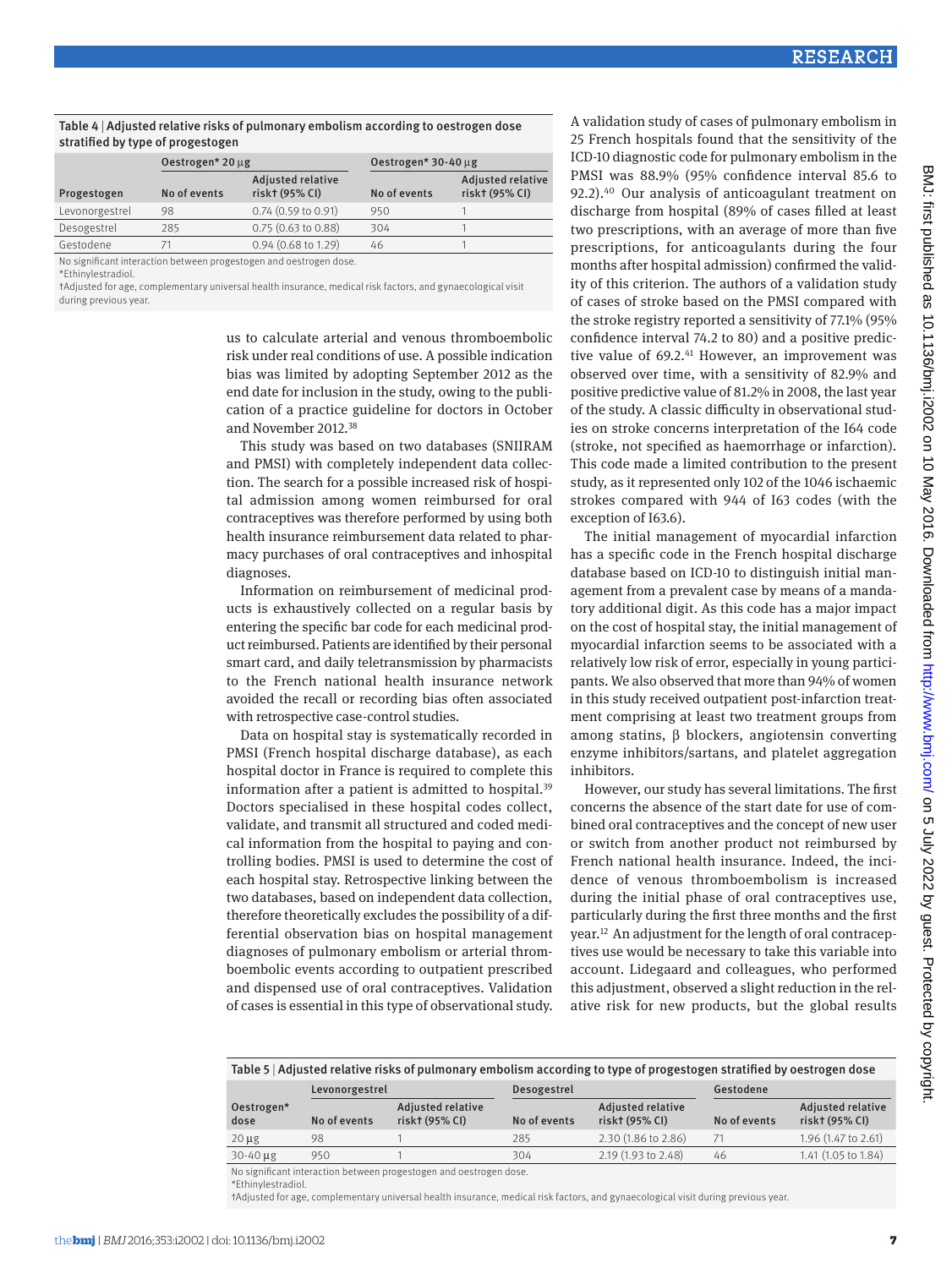remained unchanged. If this factor had a major impact, it would have primarily concerned levonorgestrel with 20 µg oestrogen, the product most recently released onto the French market, for which the risk of pulmonary embolism would possibly be overestimated, although we observed a lower risk than with the other drug combinations. The frequently reported argument that third generation oral contraceptives such as gestodene, desogestrel that have been released onto the market more recently and therefore correspond to newer users, would lead to bias, <sup>42</sup> can no longer be justified more than 25 years after the release of these oral contraceptives in France. The relative stability of the market shares of the various oral contraceptives other than levonorgestrel with 20 µg oestrogen in France between July 2010 and September 2012 is an argument in favour of the validity of our estimates. Another element concerns the analysis in the post-partum setting, in which all women of the cohort initiated use of oral contraceptives after the pregnancy. The results of this subgroup analysis were similar to those of the main analysis for desogestrel compared with levonorgestrel as reference.

In contrast, to our knowledge the duration of use had no impact on the risk of myocardial infarction and ischaemic stroke—the other two events of interest in the study.

Among the limitations related to the study design, we failed to take into account women who may have died from a venous or arterial thromboembolic event before admission to hospital. This limitation could introduce a bias if women experiencing a thromboembolic event while taking a combined oral contraceptive with 20 µg of oestrogen died more rapidly and before admission to hospital compared with women taking one with 30-40 µg of oestrogen, which seems unlikely.

Potential for confounding by indication is a another limitation of the present study, as we did not take into account some factors known to increase the risk of venous or arterial thrombosis and which may therefore influence a doctor's choice of oral contraceptives, such as body mass index and family predisposition. However, doctors preferentially prescribed levonorgestrel to the most economically underprivileged women and women with diabetes, two factors associated with higher body mass index. In the present study these two factors would underestimate the risk of pulmonary embolism associated with the other progestogens such as desogestrel and gestodene. The same argument could apply to women with a family predisposition, who would be prescribed oral contraceptives associated with a lower risk. Data on smoking, a major risk factor for arterial thrombosis, but with a low impact on the risk of venous thromboembolism,43 were only partially available and limited to situations of medically assisted smoking cessation. Again, the population most concerned by smoking was that using levonorgestrel, an argument in favour of underestimation of the risk associated with the other oral contraceptive combinations. Furthermore, analyses adjusted for smoking in previous published studies did not modify, or only marginally modified, the results.7 <sup>31</sup>

Finally, another limitation of this study was the failure to include oral contraceptives not reimbursed by French national health insurance, such as drospirenone for which discordant result have been previously reported.7-12 <sup>18</sup> 44 Based on data derived from declarations of annual sales by drug companies to the French National Agency for Medicines and Health Products Safety, we estimated that our study sample comprised about two thirds of all women receiving a third generation oral contraceptive and all women receiving a first or second generation oral contraceptive. Limiting our study to women using oral contraceptives reimbursed by French national health insurance has the advantage of improving the comparability of women within the sample, as it has been largely shown in the literature that the choice of method of contraception is related to women's socioeconomic status as well as financial imperatives.<sup>45</sup>

Lastly, only pulmonary embolism was considered as an outcome of deep vein thrombosis, although use of oral contraceptives increases the risk of all forms of deep vein thrombosis.8 Indeed, acute diagnoses can be determined only for hospital related events in the present databases, and the frequency of deep vein thrombosis, of which not all cases involve hospital admission, would have been seriously underestimated.

#### Conclusions

Women using an oral contraceptive with 20 µg of oestrogen had a lower risk of pulmonary embolism and serious arterial thromboembolic events than women using an oral contraceptive with 30-40 µg oestrogen. We also found that use of an oral contraceptive containing levonorgestrel was associated with a 50% lower risk of pulmonary embolism compared with using an oral contraceptive with a third generation progestogen. The combination of levonorgestrel and 20 µg of oestrogen was the combination associated with the lowest incidence of serious adverse events. Under real conditions of use, among 100000 women using a combined oral contraceptive for one year an estimated 33 will experience pulmonary embolism, 19 ischaemic stroke, and seven myocardial infarction. For each woman, it is necessary to determine the most appropriate contraceptive method in terms of acceptability and risk. A risk reduction strategy should be based on limitation of use of oral contraceptives associated with the highest risk to decrease the incidence of pulmonary embolism46 and arterial thromboembolic events among young women.

We thank Anthony Saul for English revision of the manuscript.

Contributors: This study was conducted at the official request of the French Ministry of Health. MZ, PR, FA, and AW had the idea for the study. AW and MZ conceived the study design. AW planned the study and drafted the manuscript. MD performed data management. MD and PB did the statistical analyses. AW and MZ were responsible for management of the project and oversaw the study. All authors contributed to the interpretation of the data, revised the manuscript, and approved the final manuscript. AW and MD are the guarantors.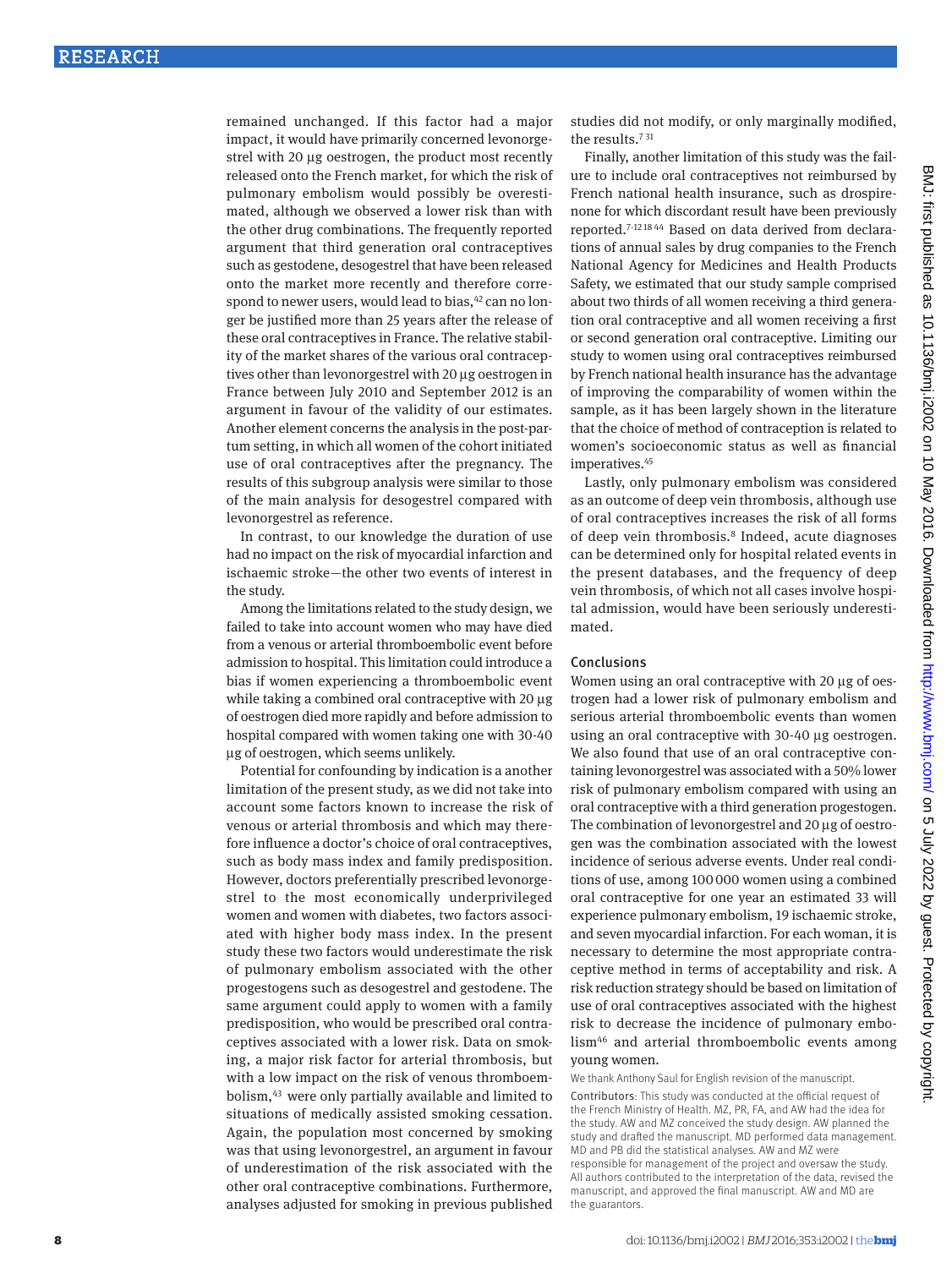Funding: This research was funded by the French National Health Insurance Fund (CNAMTS) and the French National Agency for Medicines and Health Products Safety (ANSM). AW, MD, PB, JR, PR, and FA are employees of the French National Health Insurance Fund, MZ and FR of the French National Agency for Medicines and Health Products Safety. The present paper represents the opinions of the authors and does not necessarily reflect the position of their employers.

Competing interests: All authors have completed the ICMJE uniform disclosure form at www.icmje.org/coi\_disclosure.pdf and declare: no support from any organisation for the submitted work; no financial relationships with any organisations that might have an interest in the submitted work in the previous three years; no other relationships or activities that could appear to have influenced the submitted work.

Ethical approval: This study was approved by the French data protection agency Commission Nationale de l'Informatique et des Libertés (regulatory decision DE-2011-078).

Data sharing: No additional data available.

Transparency: The lead author affirms that this manuscript is an honest, accurate and transparent account of the study being reported; that no important aspects of the study have been omitted; and that any discrepancies from the study as planned (and, if relevant, registered) have been explained.

This is an Open Access article distributed in accordance with the Creative Commons Attribution Non Commercial (CC BY-NC 3.0) license, which permits others to distribute, remix, adapt, build upon this work non-commercially, and license their derivative works on different terms, provided the original work is properly cited and the use is non-commercial. See: http://creativecommons.org/licenses/ by-nc/3.0/.

- Compiled by Earth Policy Institute from U.N. Population Division. World Contraceptive Use 2011, wall chart, February 2011. www.google.fr/url?sa=t&rct=j&q=&esrc=s&source=web&cd= 1&cad=rja&uact=8&ved=0CCMQFjAA&url=http%3A%2F%2F www.earth-policy.org%2Fdatacenter%2Fxls%2Fhighlights26\_all. xls&ei=FZ0WVKPMOdTvaKXzgqgP&usg=AFQjCNF10wNQtG 2aoPUgkK9YRymHRxb5cw&sig2=ZpqOHEY2CTVVkIA 9WUrS4Q&bvm=bv.75097201,d.d2s
- 2 Vandenbroucke JP, Koster T, Briët E, Reitsma PH, Bertina RM, Rosendaal FR. Increased risk of venous thrombosis in oralcontraceptive users who are carriers of factor V Leiden mutation. *Lancet* 1994;344:1453-7. doi:10.1016/S0140-6736(94)90286-0.
- 3 Thorogood M, Mann J, Murphy M, Vessey M. Risk factors for fatal venous thromboembolism in young women: a case-control study. *Int J Epidemiol* 1992;21:48-52. doi:10.1093/ije/21.1.48.
- 4 World Health Organization Collaborative Study of Cardiovascular Disease and Steroid Hormone Contraception. Venous thromboembolic disease and combined oral contraceptives: results of international multicentre case-control study. *Lancet* 1995;346:1575- 82. doi:10.1016/S0140-6736(95)91926-0.
- 5 Farmer RD, Lawrenson RA, Thompson CR, Kennedy JG, Hambleton IR. Population-based study of risk of venous thromboembolism associated with various oral contraceptives. *Lancet* 1997;349:83-8. doi:10.1016/S0140-6736(96)07496-X.
- Parkin L, Skegg DCG, Wilson M, Herbison GP, Paul C. Oral contraceptives and fatal pulmonary embolism. *Lancet* 2000;355:2133-4. doi:10.1016/S0140-6736(00)02382-5.
- 7 van Hylckama Vlieg A, Helmerhorst FM, Vandenbroucke JP, Doggen CJ, Rosendaal FR. The venous thrombotic risk of oral contraceptives, effects of oestrogen dose and progestogen type: results of the MEGA case-control study. *BMJ* 2009;339:b2921. doi:10.1136/bmj. b2921.
- 8 Lidegaard Ø, Løkkegaard E, Svendsen AL, Agger C. Hormonal contraception and risk of venous thromboembolism: national follow-up study. *BMJ* 2009;339:b2890. doi:10.1136/bmj.b2890.
- Dinger J, Assmann A, Möhner S, Minh TD. Risk of venous thromboembolism and the use of dienogest- and drospirenonecontaining oral contraceptives: results from a German case-control study. *J Fam Plann Reprod Health Care* 2010;36:123-9. doi:10.1783/147118910791749416.
- Parkin L, Sharples K, Hernandez RK, Jick SS. Risk of venous thromboembolism in users of oral contraceptives containing drospirenone or levonorgestrel: nested case-control study based on UK General Practice Research Database. *BMJ* 2011;342:d2139. doi:10.1136/bmj.d2139.
- 11 Jick SS, Hernandez RK. Risk of non-fatal venous thromboembolism in women using oral contraceptives containing drospirenone compared with women using oral contraceptives containing levonorgestrel: case-control study using United States claims data. *BMJ* 2011;342:d2151. doi:10.1136/bmj.d2151.
- 12 Lidegaard Ø, Nielsen LH, Skovlund CW, Skjeldestad FE, Løkkegaard E. Risk of venous thromboembolism from use of oral contraceptives containing different progestogens and oestrogen doses: Danish cohort study, 2001-9. *BMJ* 2011;343:d6423. doi:10.1136/bmj.d6423.
- 13 Food and Drug Administration Office of Surveillance and Epidemiology. Combined hormonal contraceptives (CHCs) and the risk of cardiovascular disease endpoints (http://www.fda.gov/ downloads/Drugs/DrugSafety/UCM277384.pdf).
- 14 Gronich N, Lavi I, Rennert G. Higher risk of venous thrombosis associated with drospirenone-containing oral contraceptives: a population-based cohort study. *CMAJ* 2011;183:E1319-25. doi:10.1503/cmaj.110463.
- 15 Stegeman BH, de Bastos M, Rosendaal FR, et al. Different combined oral contraceptives and the risk of venous thrombosis: systematic review and network meta-analysis. *BMJ* 2013;347:f5298. doi:10.1136/ bmj.f5298.
- 16 Dunn N. Oral contraceptives and venous thromboembolism. *BMJ* 2009;339:b3164. doi:10.1136/bmj.b3164.
- 17 Bitzer J, Amy JJ, Beerthuizen R, et al. Statement on combined hormonal contraceptives containing third- or fourth-generation progestogens or cyproterone acetate, and the associated risk of thromboembolism. *J Fam Plann Reprod Health Care* 2013;39:156-9. doi:10.1136/ jfprhc-2013-100624.
- 18 Vinogradova Y, Coupland C, Hippisley-Cox J. Use of combined oral contraceptives and risk of venous thromboembolism: nested case-control studies using the QResearch and CPRD databases. *BMJ* 2015;350:h2135. doi:10.1136/bmj.h2135.
- 19 Poulter NR, Chang CL, Farley TM, Marmot MG, Meirik O. WHO Collaborative Study of Cardiovascular Disease and Steroid Hormone Contraception. Effect on stroke of different progestagens in low oestrogen dose oral contraceptives. *Lancet* 1999;354:301-2. doi:10.1016/S0140-6736(99)01013-2.
- 20 Heinemann LAJ, Lewis MA, Spitzer WO, Thorogood M, Guggenmoos-Holzmann I, Bruppacher R. Transnational Research Group on Oral Contraceptives and the Health of Young Women. Thromboembolic stroke in young women. A European case-control study on oral contraceptives. *Contraception* 1998;57:29-37. doi:10.1016/ S0010-7824(97)00204-7.
- Lidegaard Ø, Kreiner S. Contraceptives and cerebral thrombosis: a five-year national case-control study. *Contraception* 2002;65: 197-205. doi:10.1016/S0010-7824(01)00306-7.
- Stampfer MJ, Willett WC, Colditz GA, Speizer FE, Hennekens CH. A prospective study of past use of oral contraceptive agents and risk of cardiovascular diseases. *N Engl J Med* 1988;319:1313-7. doi:10.1056/ NEJM198811173192004.
- 23 Lewis MA, Heinemann LAJ, Spitzer WO, MacRae KD, Bruppacher R. The use of oral contraceptives and the occurrence of acute myocardial infarction in young women. Results from the Transnational Study on Oral Contraceptives and the Health of Young Women. *Contraception* 1997;56:129-40. doi:10.1016/ S0010-7824(97)00118-2.
- 24 Poulter NR, Chang CL, Farley TMM, Kelaghan J, Meirik O, Marmot MG. WHO Collaborative Study of Cardiovascular Disease and Steroid Hormone Contraception. Acute myocardial infarction and combined oral contraceptives: results of an international multicentre case-control study. *Lancet* 1997;349:1202-9. doi:10.1016/ S0140-6736(97)02358-1.
- 25 Sidney S, Siscovick DS, Petitti DB, et al. Myocardial infarction and use of low-dose oral contraceptives: a pooled analysis of 2 US studies. *Circulation* 1998;98:1058-63. doi:10.1161/01.CIR.98.11.1058.
- 26 Dunn N, Thorogood M, Faragher B, et al. Oral contraceptives and myocardial infarction: results of the MICA case-control study. *BMJ* 1999;318:1579-83. doi:10.1136/bmj.318.7198.1579.
- 27 Dunn NR, Arscott A, Thorogood M. The relationship between use of oral contraceptives and myocardial infarction in young women with fatal outcome, compared to those who survive: results from the MICA case-control study. *Contraception* 2001;63:65-9. doi:10.1016/ S0010-7824(01)00172-X.
- 28 Rosenberg L, Palmer JR, Rao RS, Shapiro S. Low-dose oral contraceptive use and the risk of myocardial infarction. *Arch Intern Med* 2001;161:1065-70. doi:10.1001/archinte.161.8.1065.
- 29 Tanis BC, van den Bosch MA, Kemmeren JM, et al. Oral contraceptives and the risk of myocardial infarction. *N Engl J Med* 2001;345:1787-93. doi:10.1056/NEJMoa003216.
- 30 Margolis KL, Adami HO, Luo J, Ye W, Weiderpass E. A prospective study of oral contraceptive use and risk of myocardial infarction among Swedish women. *Fertil Steril* 2007;88:310-6. doi:10.1016/j. fertnstert.2006.11.206.
- 31 Lidegaard Ø, Løkkegaard E, Jensen A, Skovlund CW, Keiding N. Thrombotic stroke and myocardial infarction with hormonal contraception. *N Engl J Med* 2012;366:2257-66. doi:10.1056/ NEJMoa1111840.
- 32 Tuppin P, de Roquefeuil L, Weill A, Ricordeau P, Merlière Y. French national health insurance information system and the permanent beneficiaries sample. *Rev Epidemiol Sante Publique* 2010;58:286- 90. doi:10.1016/j.respe.2010.04.005.